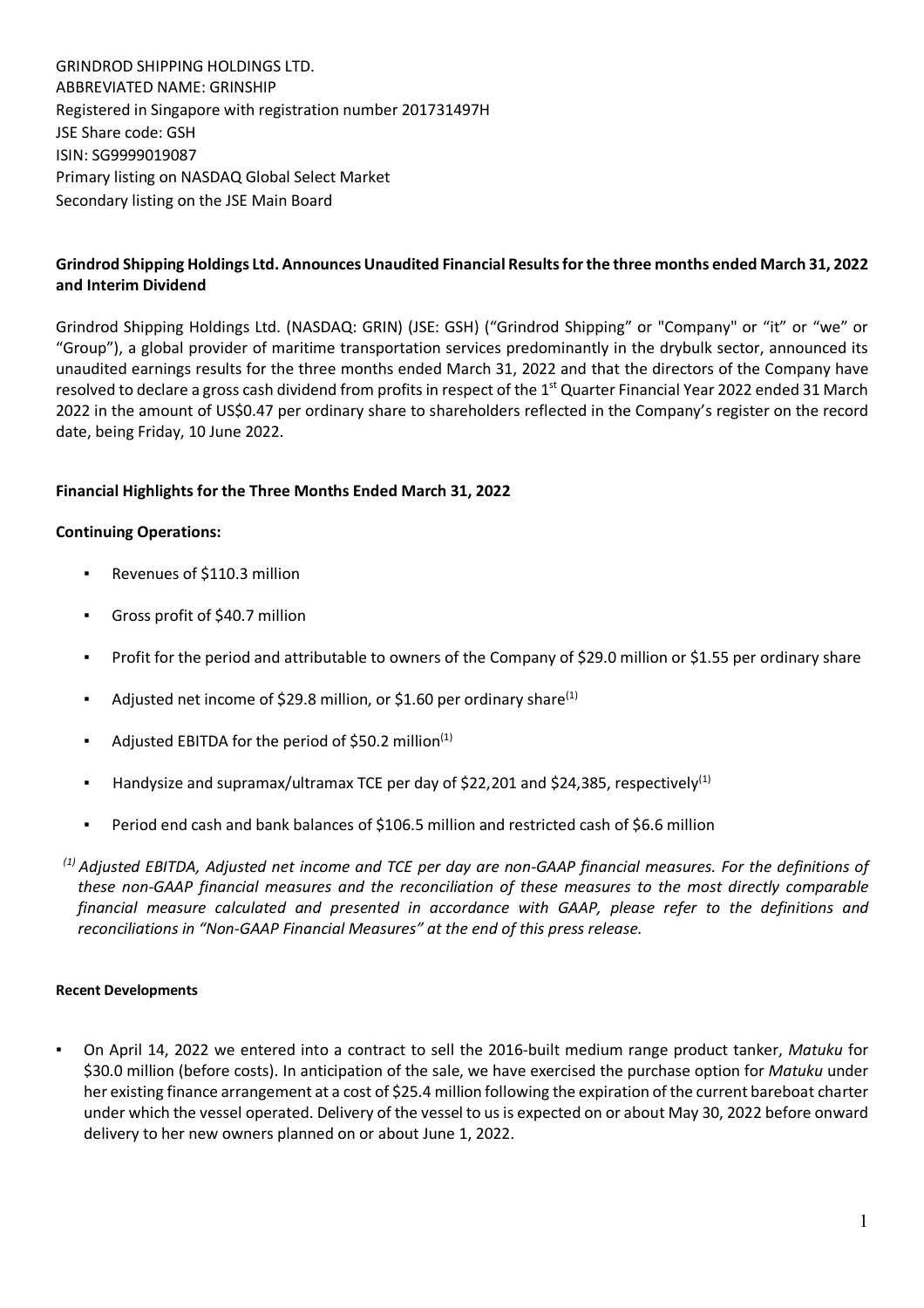- On May 10, 2022, we exercised the purchase option on the chartered-in 2015-built supramax bulk carrier, *IVS Pinehurst*, for an amount of \$18.0 million with delivery planned on or about June 18, 2022. The vessel will remain chartered-in at her original contract rate until delivery to us.
- On May 10, 2022, we agreed to extend the long-term charter on the 2014-built supramax bulk carrier, *IVS Crimson Creek,* for a period of 11 to 13 months at a charter-in rate of \$26,276 per day commencing May 1, 2022.
- On May 24, 2022, the Company's Board of Directors declared an interim quarterly cash dividend of \$0.47 per ordinary share, payable on or about June 20, 2022, to all shareholders of record as of June 10, 2022 (the "Record Date"). As of May 24, 2022, there were 18,958,025 common shares of the Company outstanding (excluding treasury shares).

In view of the Record Date of June 10, 2022, shareholders may not reposition shares between the JSE and the U.S. Register during the period from June 8, 2022, at 9.00 a.m. (South African time) until June 10, 2022 at 9.00 a.m. (South African time).

- **•** As of May 19, 2022, we have contracted the following TCE per day for the second quarter of 2022<sup>(1)</sup>:
	- Handysize: approximately 1,310 operating days<sup>(2)</sup> at an average TCE per day of approximately \$26,875
	- Supramax/ultramax: approximately 1,568 operating days<sup>(2)</sup> at an average TCE per day of approximately \$29,498

*(1) TCE per day is a non-GAAP financial measure. For the definition of this non-GAAP financial measure and the reconciliation of this measure to the most directly comparable financial measure calculated and presented in accordance with GAAP, please refer to the definitions and reconciliations in "Non-GAAP Financial Measures" at the end of this press release.*

*(2) Operating days: the number of available days in the relevant period a vessel is controlled by us after subtracting the*  aggregate number of days that the vessel is off-hire due to a reason other than scheduled drydocking and special *surveys, including unforeseen circumstances. We use operating days to measure the aggregate number of days in a relevant period during which vessels are actually available to generate revenue.*

### **CEO Commentary**

Stephen Griffiths, the Interim Chief Executive Officer and Chief Financial Officer of Grindrod Shipping, commented:

"After a transformational year in 2021 for Grindrod Shipping in which we enjoyed record financial results for the full year overall, the Company has enjoyed a historically strong start to 2022. For the first quarter of 2022, we achieved \$50.2 million of Adjusted EBITDA and \$29.8 million of Adjusted net income, or \$1.60 per ordinary share from continuing operations. The quarter was the strongest first quarter for charter rates for our ship types in over a decade and lays a solid foundation for the rest of the year. Continuing with our flexible capital return policy rewarding our shareholders, we have declared a cash dividend of \$0.47 per ordinary share with respect to the first quarter.

Despite the uncertainty in the global economy created by the Russian/Ukraine conflict, COVID lockdowns in China and the disruptions to traditional trade routes, the outlook for the dry bulk sector appears to remain positive. Healthy demand for minor bulk commodities and continued cargo spillover from tight container shipping markets, coupled with the smallest newbuilding orderbook in decades and congestion continue to lead to a tight supply/demand balance and strong freight rates. Against this backdrop, we were pleased to once again demonstrate the benefits of the Grindrod Shipping business model through the acquisition of the chartered-in *IVS Pinehurst* through exercising a highly advantageous purchase option on the vessel.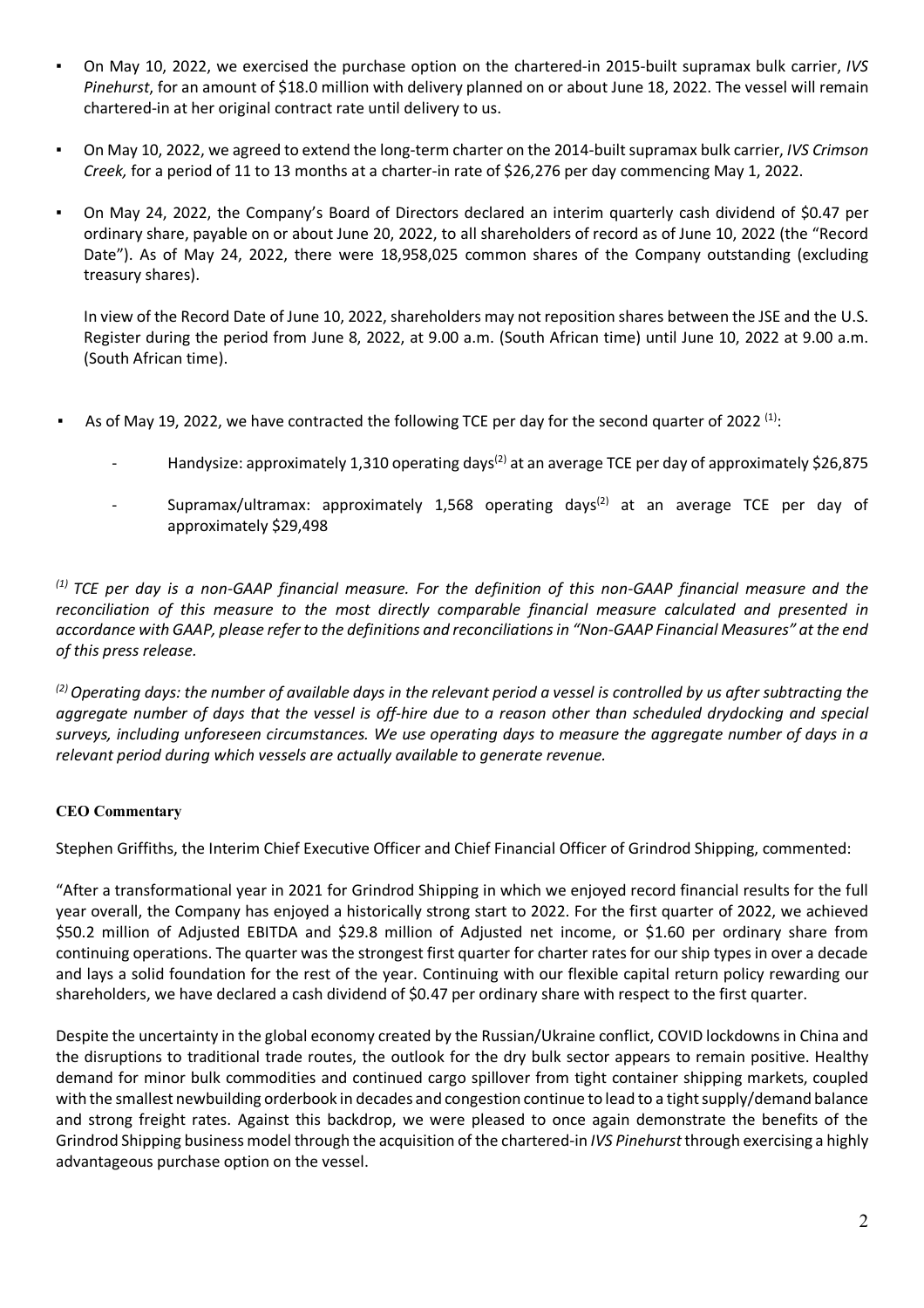Finally, I would like to thank our recently retired Chief Executive Officer, Martyn Wade, for his 14 years of service to the Company and 12 years of working together. Martyn left Grindrod Shipping in a strong financial position and well placed to benefit from the current dry cargo market. We wish him all the best and appreciate his contribution to our current success."

### **Headline earnings (loss) and Headline earnings (loss) per share**

The Johannesburg Stock Exchange, or JSE, requires that we calculate and publicly disclose Headline earnings per share and diluted Headline earnings per share. Headline earnings per share is calculated using net income which has been determined based on IFRS. Accordingly, this may differ to the Headline earnings per share calculation of other companies listed on the JSE because such companies may report their financial results under a different financial reporting framework such as U.S. GAAP.

Headline earnings for the period represents profit for the period attributable to owners of the Company adjusted for the re-measurements that are more closely aligned to the operating or trading results as set forth below, and Headline earnings per share represents this figure divided by the weighted average number of ordinary shares outstanding for the period.

The table below presents a reconciliation between Headline earnings to Profit for the period attributable to owners of the Company for the three months ended March 31, 2022 and 2021.

|                                                                                   |    | Three months ended<br>March 31, |  |            |  |
|-----------------------------------------------------------------------------------|----|---------------------------------|--|------------|--|
| (In thousands of U.S. dollars, other than per share data)                         |    | 2022                            |  | 2021       |  |
|                                                                                   |    |                                 |  |            |  |
| Profit for the period attributable to owners of the Company                       | S  | 29,031 \$                       |  | 2,358      |  |
| Adjusted for:                                                                     |    |                                 |  |            |  |
| - Impairment loss recognized on net disposal group                                |    |                                 |  | (38)       |  |
|                                                                                   |    |                                 |  |            |  |
| <b>Headline earnings</b>                                                          |    | 29,031                          |  | 2,320      |  |
|                                                                                   |    |                                 |  |            |  |
| Weighted average number of shares on which profit per share and headline earnings |    |                                 |  |            |  |
| per share has been calculated                                                     |    | 18,679,384                      |  | 19,107,913 |  |
| Effect of dilutive potential ordinary shares                                      |    | 388,004                         |  | 347,168    |  |
| Weighted average number of ordinary shares for the purpose of calculating diluted |    |                                 |  |            |  |
| profit per share and diluted headline earnings per share                          |    | 19,067,388                      |  | 19,455,081 |  |
|                                                                                   |    |                                 |  |            |  |
| Basic profit per share                                                            | \$ | 1.55S                           |  | 0.12       |  |
| Diluted profit per share                                                          | \$ | $1.52 \text{ }$ \$              |  | 0.12       |  |
|                                                                                   |    |                                 |  |            |  |
| Basic headline earnings per share                                                 | \$ | $1.55 \text{ }$ \$              |  | 0.12       |  |
| Diluted headline earnings per share                                               | \$ | $1.52 \text{ }$ \$              |  | 0.12       |  |

#### **Interim Dividend - The relevant dates for the payment of dividend number 3 are as follows:**

| Declaration date on NASDAQ                                          | Tuesday, 24 May 2022   |
|---------------------------------------------------------------------|------------------------|
| Declaration and Finalisation date announcement on SENS before 09:00 | Wednesday, 25 May 2022 |
| Last day to trade cum-dividend (JSE)                                | Tuesday, 7 June 2022   |
| Last day to trade cum-dividend (NASDAQ)                             | Wednesday, 8 June 2022 |
| Shares commence trading ex-dividend (JSE)                           | Wednesday, 8 June 2022 |
| Shares commence trading ex-dividend (NASDAQ)                        | Thursday, 9 June 2022  |
| Record date (JSE and NASDAQ)                                        | Friday, 10 June 2022   |
| Payment date (JSE and NASDAQ)                                       | Monday, 20 June 2022   |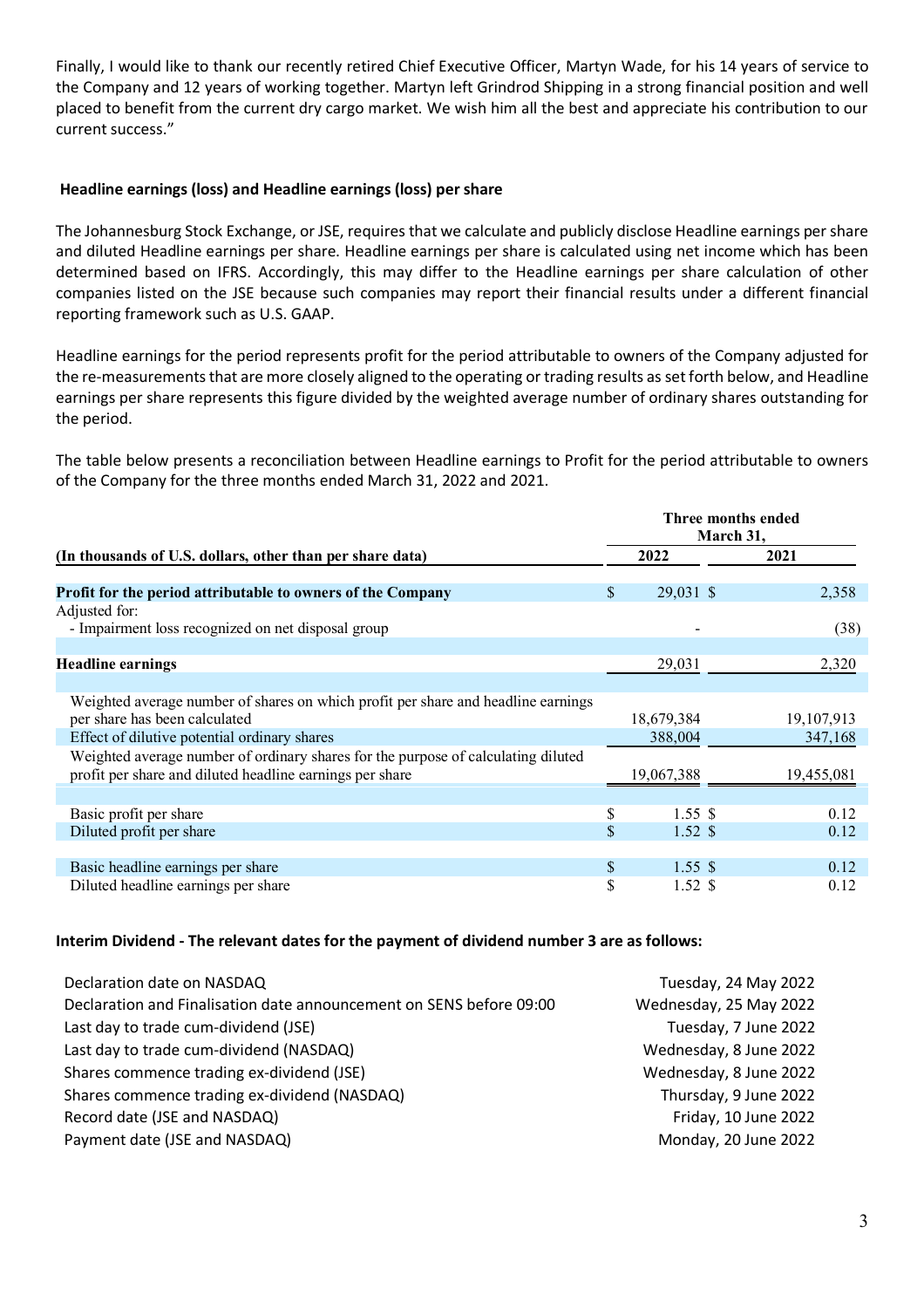Shareholders registered on the South African section of the share register will not be allowed to dematerialise or rematerialise their shareholdings, and transfers between the NASDAQ and South African register will not be permitted between Wednesday, 8 June 2022 and Friday, 10 June 2022, both dates inclusive.

## **Additional information for South African resident shareholders of Grindrod Shipping Holdings Ltd.**

- Shareholders registered on the South African branch register are advised that the distribution of US\$0.47 per ordinary shares will be converted to Rands using the USD/Rand spot rate from Nedbank Limited, as determined on close of business on Tuesday, 24 May 2022, of 15.7575. This will equate to a gross dividend of ZAR 7.40603 per share.
- Grindrod Shipping Holdings Ltd. tax reference number: 201731497H.
- The issued ordinary share capital of Grindrod Shipping Holdings Ltd. is 19,310,024 ordinary shares and the Company has 351,999 treasury shares as at 24 May 2022.
- The dividend will be distributed by the Company, from distributable profit reserves and is regarded as a "foreign dividend" (as defined in the South African Income Tax Act No. 58 of 1962) for South African resident shareholders holding shares on the South African branch register.
- Singapore does not impose withholding tax on dividends.
- Dividends declared and paid by the Company to South African resident shareholders holding shares on the South African branch register are subject to South African dividend tax ("**SA DWT**") of 20% (subject to any applicable exemptions that may apply). The net dividend to South African resident shareholder who are not exempt from SA Tax, equates to ZAR 5.92482 per share.
- Dividends will be paid net of SA DWT, to be withheld and paid to the South African Revenue Service. Such tax must be withheld unless beneficial owners of the dividend have provided the necessary document proof to the regulated intermediary (being a broker, CSD participant, nominee company or the Company's transfer secretaries Computershare Investor Services (Pty) Ltd., Private Bag x9000, Saxonwold, 2132, South Africa) that they are exempt therefrom, or entitled to a reduced rate, as a result of any relevant double taxation agreement between South Africa and the country of tax domicile of such owner.

#### **Short-form announcement**

The full announcement includes the contents of the Report on Form 6-K as filed with the U.S. Securities Exchange Commission on 24 May 2022, being the earnings results of Grindrod Shipping Holdings Ltd. for the three months ended March 31, 2022.

This short-form announcement is the responsibility of the directors of Grindrod Shipping Holdings Ltd. This short-form announcement is only a summary of the information in the full announcement and does not contain full or complete details. Any investment decision by investors and/or shareholders should be based on consideration of, inter alia, the full announcement.

The full announcement has been released on SENS on 25 May 2022 and is available for viewing on the Company's website (www.grinshipping.com) and at

### https://senspdf.jse.co.za/documents/2022/jse/isse/GSHE/GRIN1Q2022.pdf.

The full announcement is available for inspection at the offices of the Company (200 Cantonment Road, #03-01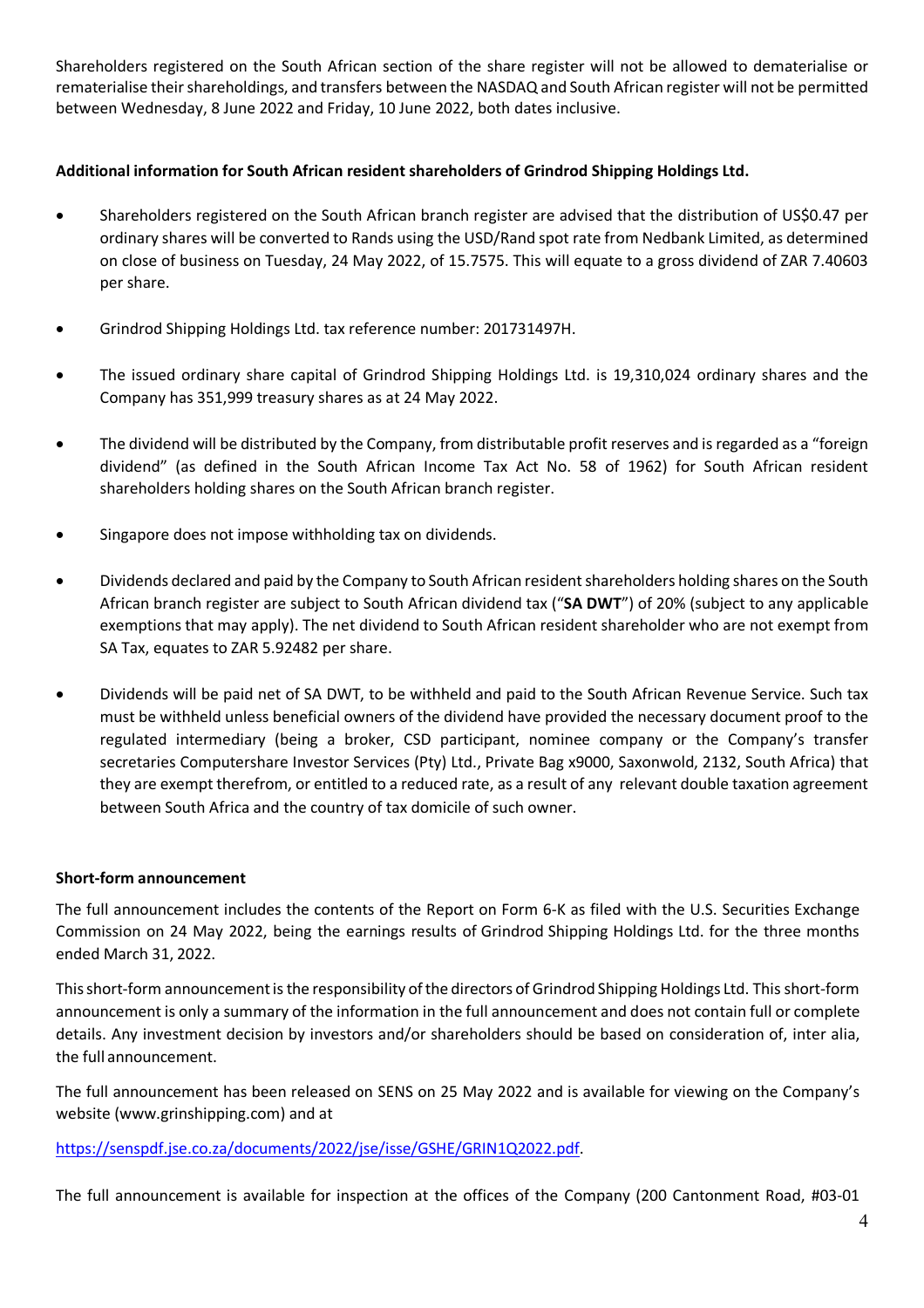Southpoint, Singapore 089763) and the offices of the Sponsor, Grindrod Bank Limited (Grindrod Tower, 8A Protea Place, Sandton, 2196), at no charge during normal office hours on business days from 24 May 2022.

# **Conference Call details**

Conference call to be held on Wednesday, May 25, 2022, at 8:00 a.m. Eastern Time/ 2:00 p.m. South African Time/ 8:00 p.m. Singapore Time, the Company's management will host a conference call and webcast to discuss the earnings results.

Conference Call details: Participants should dial into the call 10 minutes before the scheduled time using the following numbers: +1 877 553 9962 (US Toll Free Dial In), +0808 238 0669 (UK Toll Free Dial In), +65 3158 5482 (Singapore Dial In), or +27 10 5003039 (South Africa Dial In), +44 (0) 2071 928592 (International Standard Dial In). Please quote "Grindrod" to the operator.

### **Slides and Audio Webcast / Slides Presentation details**

There will be a live, and then archived webcast of the conference call and accompanying slides, accessible through the Grindrod Shipping website www.grinshipping.com (click on Notices & Events). The slide presentation of the  $1<sup>st</sup>$  quarter 2022 financial results will be accessible in PDF format 10 minutes prior to the conference call and webcast. Participants to the live webcast should register on the website approximately 10 minutes prior to the start of the webcast.

# **About Grindrod Shipping**

Grindrod Shipping owns and operates a diversified fleet of owned, long-term and short-term chartered-in drybulk vessels predominantly in the handysize and supramax/ultramax segments. The drybulk business, which operates under the brand "Island View Shipping" ("IVS") includes a Fleet of 31 vessels consisting of 15 handysize drybulk carriers and 16 supramax/ultramax drybulk carriers. The Company also owns one medium range tanker on bareboat charter. The Company is based in Singapore, with offices in London, Durban, Tokyo and Rotterdam. Grindrod Shipping is listed on NASDAQ under the ticker "GRIN" and on the JSE under the ticker "GSH".

### **Forward-Looking Statements**

This press release contains forward-looking statements within the meaning of the Private Securities Litigation Reform Act 1995 with respect to Grindrod Shipping's financial condition, results of operations, cash flows, business strategies, operating efficiencies, competitive position, growth opportunities, plans and objectives of management, and other matters. These forward looking statements, including, among others, those relating to our future business prospects, revenues and income, are necessarily estimates and involve a number of risks and uncertainties that could cause actual results to differ materially from those suggested by the forward-looking statements. Accordingly, these forwardlooking statements should be considered in light of various important factors, including those set forth below. Words such as "may," "expects," "intends," "plans," "believes," "anticipates," "hopes," "estimates," and variations of such words and similar expressions are intended to identify forward-looking statements. These forward-looking statements are based on the information available to, and the expectations and assumptions deemed reasonable by Grindrod Shipping at the time these statements were made. Although Grindrod Shipping believes that the expectations reflected in such forward-looking statements are reasonable, no assurance can be given that such expectations will prove to have been correct. These statements involve known and unknown risks and are based upon a number of assumptions and estimates which are inherently subject to significant uncertainties and contingencies, many of which are beyond the control of Grindrod Shipping. Actual results may differ materially from those expressed or implied by such forward-looking statements. Important factors that could cause actual results to differ materially from estimates or projections contained in the forward-looking statements include, without limitation, Grindrod Shipping's future operating or financial results; the strength of world economies, including, in particular, in China and the rest of the Asia-Pacific region; the effects of the COVID-19 pandemic on our operations and the demand and trading patterns for the drybulk market, and the duration of these effects; cyclicality of the drybulk market, including general drybulk